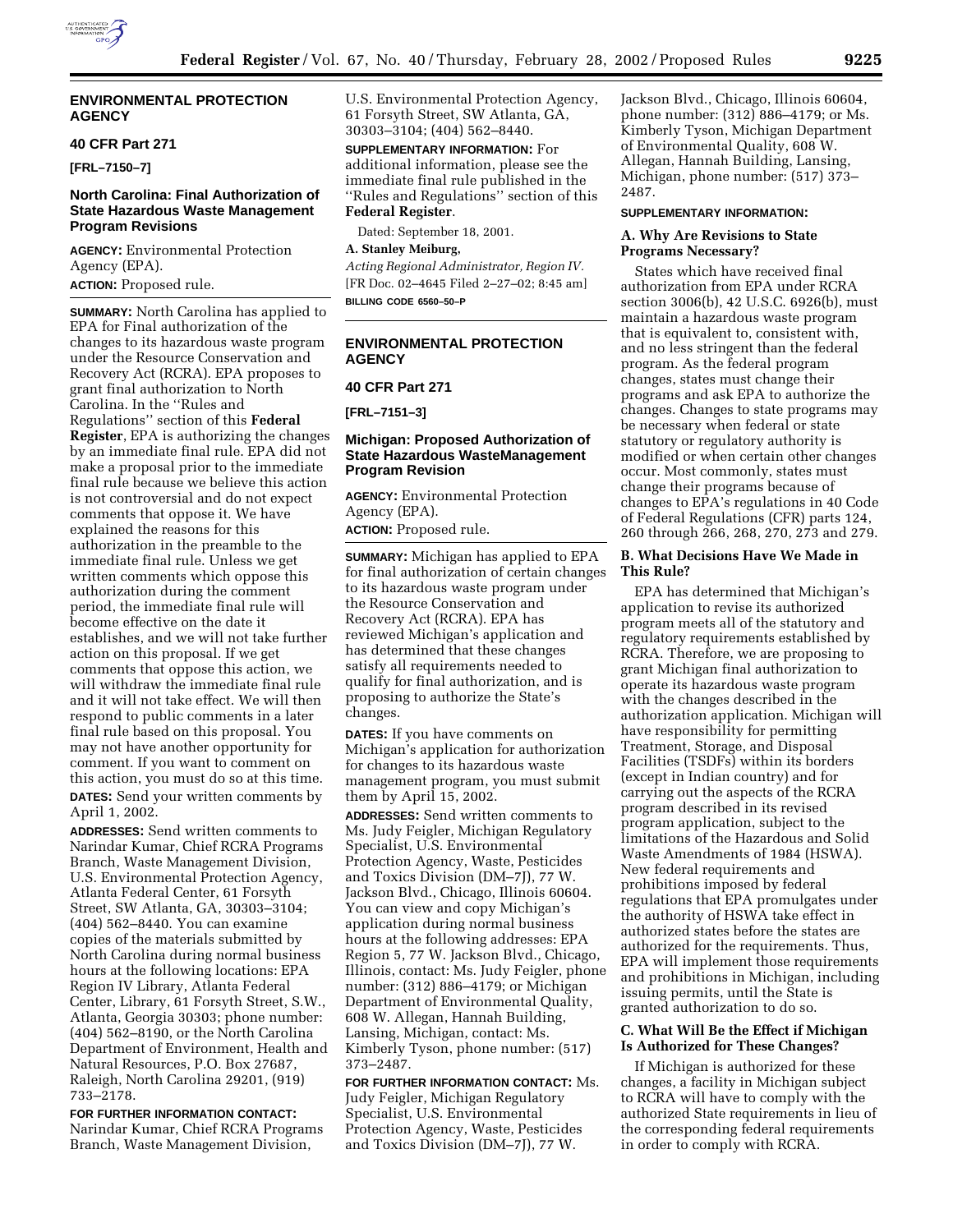Additionally, such persons will have to comply with any applicable federallyissued requirements, such as, for example, HSWA regulations issued by EPA for which the State has not received authorization, and RCRA requirements that are not supplanted by authorized State-issued requirements. Michigan continues to have enforcement responsibilities under its State law to pursue violations of its hazardous waste management program. EPA continues to have independent authority under RCRA sections 3007, 3008, 3013, and 7003, which include, among others, the authority to:

• Do inspections, and require monitoring, tests, analyses or reports,

• Enforce RCRA requirements (including State-issued statutes and regulations that are authorized by EPA and any applicable federally-issued statutes and regulations) and suspend or revoke permits, and

• Take enforcement actions regardless of whether the State has taken its own actions.

The action to approve these revisions would not impose additional

requirements on the regulated community because the regulations for which Michigan will be authorized are already effective under State law and are not changed by the act of authorization.

### **D. What Happens if EPA Receives Comments That Oppose This Action?**

If EPA receives comments that oppose this authorization, we will address those comments in a later final rule. You may not have another opportunity to comment. If you want to comment on this authorization, you must do so at this time.

## **E. What Has Michigan Previously Been Authorized for?**

Michigan initially received final authorization on October 16, 1986, effective October 30, 1986 (51 FR 36804–36805) to implement the RCRA hazardous waste management program. We granted authorization for changes to Michigan's program effective January 23, 1990 (54 FR 48608, November 24, 1989); effective June 24, 1991 (56 FR 18517, January 24, 1991); effective

November 30, 1993 (58 FR 51244, October 1, 1993); effective January 13, 1995 (60 FR 3095, January 13, 1995); effective April 8, 1996 (61 FR 4742, February 8, 1996); effective November 14, 1997 (62 FR 61775, November 14, 1997); and effective June 1, 1999 (64 FR 10111, March 2, 1999).

### **F. What Changes Are We Proposing?**

On March 3, 2000, and April 3, 2001, Michigan submitted complete program revision applications, seeking authorization of its changes in accordance with 40 CFR 271.21. We have determined that Michigan's hazardous waste program revisions satisfy all of the requirements necessary to qualify for final authorization.

Michigan's program revisions are based on changes to the federal program and modifications initiated by the State. The federal and analogous State provisions involved in this proposed decision and the relevant corresponding checklists (if applicable) are listed in the following tables:

## PROGRAM REVISIONS BASED ON FEDERAL RCRA CHANGES

|                          | Analogous state authority                                                                                                                                                         |                                                                                                                                                                                                                                                                    |                                                                                                                                                                                                                                                                                                                                                                                                                                                                                                                                                                                                                                                                                                                   |
|--------------------------|-----------------------------------------------------------------------------------------------------------------------------------------------------------------------------------|--------------------------------------------------------------------------------------------------------------------------------------------------------------------------------------------------------------------------------------------------------------------|-------------------------------------------------------------------------------------------------------------------------------------------------------------------------------------------------------------------------------------------------------------------------------------------------------------------------------------------------------------------------------------------------------------------------------------------------------------------------------------------------------------------------------------------------------------------------------------------------------------------------------------------------------------------------------------------------------------------|
| Federal require-<br>ment | Check #                                                                                                                                                                           | Federal Register citation and<br>date                                                                                                                                                                                                                              | Description of state authority <sup>1</sup> and effective date                                                                                                                                                                                                                                                                                                                                                                                                                                                                                                                                                                                                                                                    |
|                          | Amendments to interim status<br>standards for downgradient<br>ground-water monitoring<br>well locations at hazardous<br>waste facilities.                                         | 56 FR 66365, December 23,<br>1991.                                                                                                                                                                                                                                 | R 299.9601(3) and (9); and R 299.11003(1)(p) and (2).                                                                                                                                                                                                                                                                                                                                                                                                                                                                                                                                                                                                                                                             |
| 140                      | Carbamate production identi-<br>fication and listing of haz-<br>ardous waste; and<br>CERCLA hazardous sub-<br>stance designation and re-<br>portable quantities; correc-<br>tion. | 60 FR 19165, April 17, 1995,<br>as amended at 60 FR<br>25619, May 12, 1995.                                                                                                                                                                                        | R 299.9224; R 299.9225; and R299.11003(1)(j) and (2).                                                                                                                                                                                                                                                                                                                                                                                                                                                                                                                                                                                                                                                             |
| $154$                    | Organic air emission stand-<br>ards for tanks, surface im-<br>poundments, and con-<br>tainers.                                                                                    | 59 FR 62896, December 6,<br>1994; as amended at 60<br>FR 26828, May 19, 1995;<br>60 FR 50426, September<br>29, 1995; 60 FR 56952,<br>November 13, 1995; 61 FR<br>4903, February 9, 1996; 61<br>FR 28508, June 5, 1996;<br>and 61 FR 59932, Novem-<br>ber 25, 1996. | R 299.9206(1)(b); R 299.9306(1)(a)(i) and (ii) and (7); R<br>299.9502(2)(a); R 299.9504(1)(c), (2), (3), (6)(a), (16) and<br>(20); R 299.9508(1)(b); R 299.9516(6), effective October<br>15, 1996; R 299.9601(1)-(3) and (9); R 299.9605(1) and<br>(4); R 299.9609(1)(a) and (5), effective November 19,<br>1991; R 299.9614, effective December 28, 1985; R<br>299.9615 and R 299.9616(1) and (4), effective September<br>22, 1998; R 299.9628(1) and (4), effective November 19,<br>1991; R 299.9630 and R 299.9631, effective June 21,<br>1994; R 299.9634, effective September 22, 1998; R<br>299.11001(1)(p), (2) and (5); and R 299.11003(1)(a), and<br>$(m)$ , $(n)$ , $(p)$ , $(q)$ and $(v)$ and $(2)$ . |
| 148                      | RCRA expanded public par-<br>ticipation.                                                                                                                                          | 60 FR 63417, December 11,<br>1995.                                                                                                                                                                                                                                 | R 299.9103(f); R 299.9501(3)(c); R 299.9504(1)(c), (4)(a)<br>and (b), (15), (19) and (20); R 299.9508(1)(b); R<br>299.9511(1)-(7), effective September 22, 1998; R<br>299.9521(1)(a) and (6), effective October 15, 1996; R<br>299.9626(1), (2), (4), (5), (6), and (8); R 299.9808(7) and<br>$(9)$ ; R 299.11003 $(1)(c)$ , $(1)(v)$ and $(2)$ .                                                                                                                                                                                                                                                                                                                                                                 |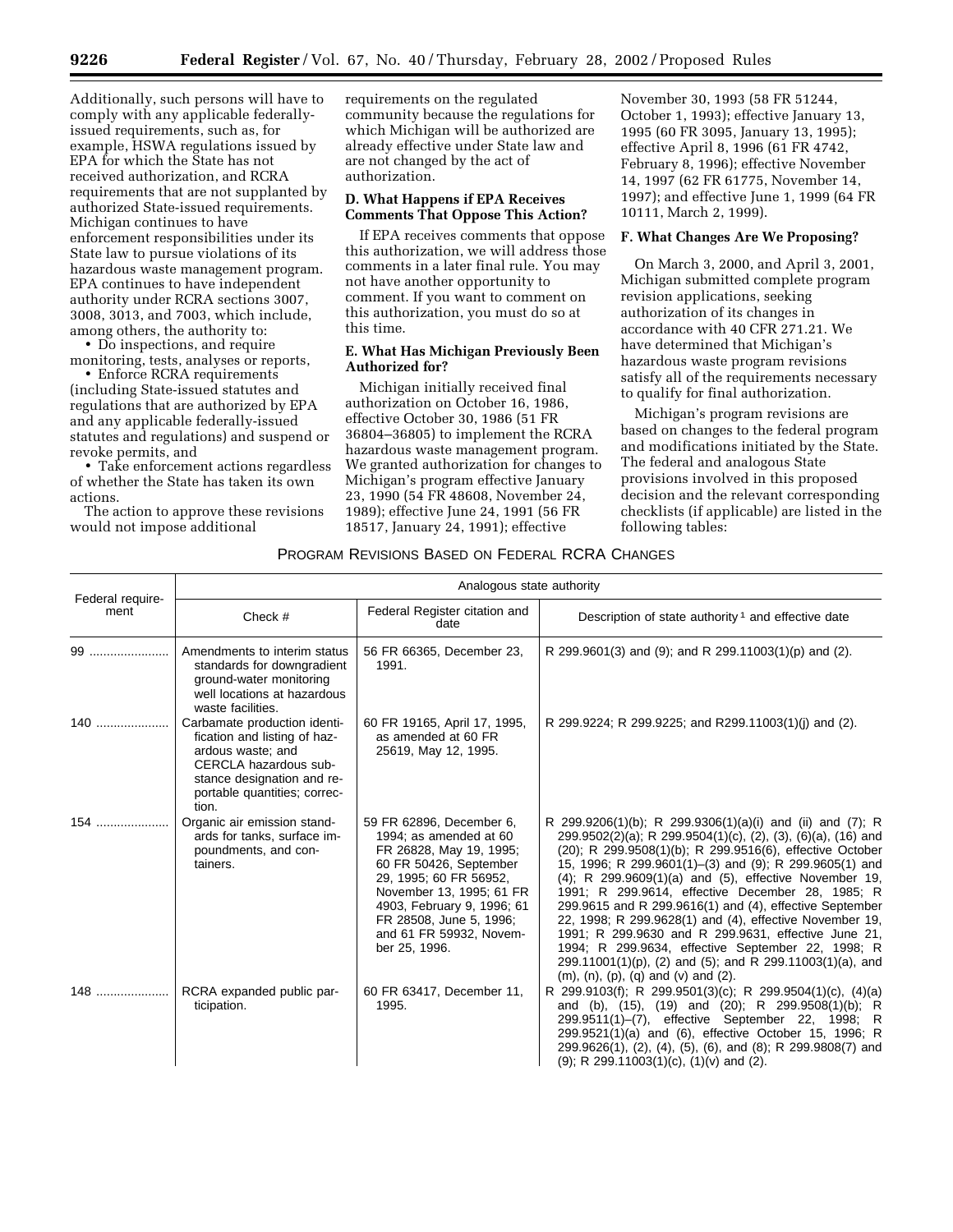# PROGRAM REVISIONS BASED ON FEDERAL RCRA CHANGES—Continued

|                          | Analogous state authority                                                                                                                                                                                                                                            |                                                                                                                                                                                                                                                 |                                                                                                                                                                                                                                                                                                                                                                                                                                                                                                                                                                                                                         |
|--------------------------|----------------------------------------------------------------------------------------------------------------------------------------------------------------------------------------------------------------------------------------------------------------------|-------------------------------------------------------------------------------------------------------------------------------------------------------------------------------------------------------------------------------------------------|-------------------------------------------------------------------------------------------------------------------------------------------------------------------------------------------------------------------------------------------------------------------------------------------------------------------------------------------------------------------------------------------------------------------------------------------------------------------------------------------------------------------------------------------------------------------------------------------------------------------------|
| Federal require-<br>ment | Check #                                                                                                                                                                                                                                                              | Federal Register citation and<br>date                                                                                                                                                                                                           | Description of state authority <sup>1</sup> and effective date                                                                                                                                                                                                                                                                                                                                                                                                                                                                                                                                                          |
| 151                      | Land disposal restrictions<br>phase III; decharacterized<br>wastewaters, carbamate<br>wastes, and spent potliners.                                                                                                                                                   | 61 FR 15565, April 8, 1996; as<br>amended at 61 FR 15660<br>April 8, 1996; 61 FR 19117,<br>April 30, 1996; 61 FR 33680,<br>June 28, 1996; 61 FR 36419,<br>July 10, 1996; 61 FR 43923,<br>August 26, 1996; and 62 FR<br>7502, February 19, 1997. | R 299.9311; R 299.9413;<br>299.9627;<br>- R<br>R.<br>and<br>299.11003(1)(u) and (2).                                                                                                                                                                                                                                                                                                                                                                                                                                                                                                                                    |
| 152                      | Imports and exports of haz-<br>ardous waste: implementa-<br>tion of OECD Council Deci-<br>sion.                                                                                                                                                                      | 61 FR 16290, Apri 12, 1996                                                                                                                                                                                                                      | Michigan Compiled Laws, §324,11151, effective March 23,<br>299.9204(3)(b);<br>R<br>299.9206(6);<br>1999.<br>R<br>R<br>$299.9228(4)(a)$ , $(5)(b)$ , $(6)(a)$ , $(10)$ , $(10)(e)$ , and $(11)$ ; R<br>299.9301(5) and (7); R 299.9309(1) and (5), effective<br>April 20, 1988; R 299.9312(1), (2), and (3), effective<br>September 22, 1998; R 299.9401(1), (5), (6), and (9); R<br>299.9409(1) and (5); R 299.9503(1)(c), October 15,<br>1996; R 299.9601(1), (2)(c), (3), and (9); R 299.9605(1)<br>and (4); R 299.9608(6); R 299.9803(2)(c), (d), and (e);<br>and R 299.11003(1)(k), (l), (m), (p), and (w) and (2). |
| 153                      | Conditionally exempt small<br>quantity generator disposal<br>options under Subtitle D.                                                                                                                                                                               | 61 FR 34252, July 1, 1996                                                                                                                                                                                                                       | R 299.9205(2)(b), (2)(b)(i)–(iv), and (vi)–(xi), effective Sep-<br>tember 22, 1998.                                                                                                                                                                                                                                                                                                                                                                                                                                                                                                                                     |
| 155                      | Land disposal restrictions<br>phase III-emergency ex-<br>tension of the K088 capac-<br>ity variance.                                                                                                                                                                 | 62 FR 1992, January 14, 1997                                                                                                                                                                                                                    | R 299.9311; R 299.9413;<br>R 299.9627;<br>- R<br>and<br>$299.11003(1)(u)$ and (2).                                                                                                                                                                                                                                                                                                                                                                                                                                                                                                                                      |
| 156                      | Military munitions rule: haz-<br>ardous waste identification<br>and management; explo-<br>sives emergencies; mani-<br>fest exemption for transport<br>of hazardous waste on<br>right-of-ways on contiguous<br>properties.                                            | 62 FR 6622, February 12, 1997                                                                                                                                                                                                                   | R 299.9101(n); R 299.9102(e) and (v); R 299.9103(n), (o),<br>and (p); R 299.9104(n); R 299.9105(m), (n), and (o); R<br>299.9109(c); R 299.9202(1)(c); R 299.9301(8); R<br>299.9304(8); R 299.9401(7); R 299.9502(11); R<br>299.9503(1) and (2); R 299.9601(2), (3), and (6); R<br>299.9608(7); R 299.9637; R 299.9817; R 299.9818; R<br>299.9819;<br>299.9820;<br>R299.9821;<br>R.<br>and<br>R<br>$299.11003(1)(m)$ and (s) and (2).                                                                                                                                                                                    |
| 157                      | Land disposal restrictions-<br>phase IV: treatment stand-<br>ards for wood preserving<br>wastes, paperwork reduc-<br>tion and streamlining, ex-<br>ceptions from RCRA for<br>certain processed mate-<br>rials, and miscellaneous<br>hazardous waste provi-<br>sions. | 62 FR 25998, May 12, 1997                                                                                                                                                                                                                       | R 299.9103(j); R 299.9104(i); R 299.9106(s) and (u); R<br>299.9202(2)(c);<br>R —<br>299.9204(1)(p)<br>and<br>- R<br>$(q)$ ;<br>299.9206(3)(b); R 299.9311; R 299.9413; R 299.9627;<br>and R 299.11003(1)(u) and (2).                                                                                                                                                                                                                                                                                                                                                                                                    |
| 158                      | Hazardous waste manage-<br>ment system; testing and<br>monitoring activities.                                                                                                                                                                                        |                                                                                                                                                                                                                                                 | 62 FR 32452, June 13, 1997    R 299.9601(1), (3) and (9); R 299.9612(2); R 299.9630, ef-<br>fective June 21, 1994; R 299.9808(7) and (9); R<br>299.11001(1)(a), (k), (l), (m), (p), (r), (v), (w) and (x); R<br>299.11001(3) and (4); R 299 11002(1); R 299<br>11003(1)(m), (p) and (t) and (2); and R 299.11005.                                                                                                                                                                                                                                                                                                       |
| 159                      | Hazardous waste manage-<br>ment system; carbamate<br>production, identification<br>and listing of hazardous<br>waste; land disposal re-<br>strictions.                                                                                                               | 62 FR 32974, June 17, 1997                                                                                                                                                                                                                      | R 299.9216, effective April 20, 1988; R 299.9222;<br>R299.9225; and R 299.11003(1)(j) and (2).                                                                                                                                                                                                                                                                                                                                                                                                                                                                                                                          |
| 160                      | Land disposal restrictions<br>Phase III-emergency ex-<br>tension of the K088 na-<br>tional capacity variance,<br>amendment.                                                                                                                                          | 62 FR 37694, July 14, 1997                                                                                                                                                                                                                      | 299.9311; R 299.9413;<br>299.9627;<br>R<br>R<br>and R<br>$299.11003(1)(u)$ and (2).                                                                                                                                                                                                                                                                                                                                                                                                                                                                                                                                     |
| 161                      | Emergency revision of the<br>carbamate land disposal<br>restrictions.                                                                                                                                                                                                | 62 FR 45568, August 28,<br>1997.                                                                                                                                                                                                                | R 299.9311; R 299.9413;<br>299.9627;<br>R<br>and<br>R<br>299.11003(1)(u) and (2).                                                                                                                                                                                                                                                                                                                                                                                                                                                                                                                                       |
| 162                      | Clarification of standards for<br>hazardous waste land dis-<br>posal restriction treatment<br>variances.                                                                                                                                                             | 62 FR 64504, December 5,<br>1997.                                                                                                                                                                                                               | 299.9311; R 299.9413;<br>299.9627;<br>R<br>R<br>- R<br>and<br>299.11003(1)(u) and (2).                                                                                                                                                                                                                                                                                                                                                                                                                                                                                                                                  |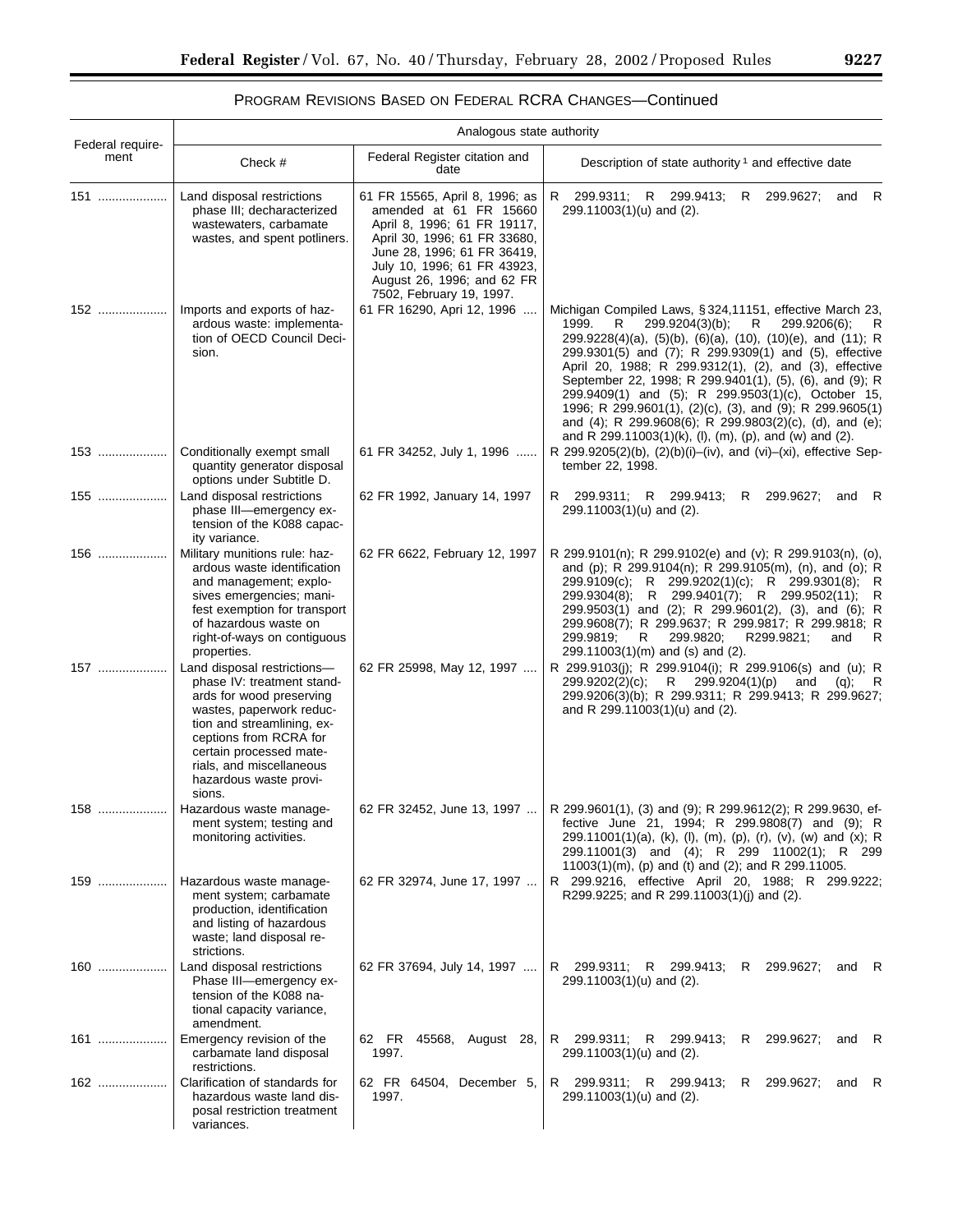▀

| <b>PROGRAM REVISIONS BASED ON FEDERAL RCRA CHANGES-Continued</b> |  |
|------------------------------------------------------------------|--|
|------------------------------------------------------------------|--|

| Federal require- | Analogous state authority                                                                                                                     |                                                                                 |                                                                                                                                                                                                                                                                                                                                     |
|------------------|-----------------------------------------------------------------------------------------------------------------------------------------------|---------------------------------------------------------------------------------|-------------------------------------------------------------------------------------------------------------------------------------------------------------------------------------------------------------------------------------------------------------------------------------------------------------------------------------|
| ment             | Check #                                                                                                                                       | Federal Register citation and<br>date                                           | Description of state authority <sup>1</sup> and effective date                                                                                                                                                                                                                                                                      |
| 163              | Organic air emission stand-<br>ards for tanks surfce im-<br>poundments and con-<br>tainers; clarification and<br>technical amendment.         | 62 FR 64636, December 8,<br>1997.                                               | R<br>299.9504(1)(c)<br>and (20); R 299.9508(1)(b);<br>R<br>299.9601(2)(d), (3) and (9); R 299.9605(1) and (3); R<br>299.9609(1)(a) and (5), effective November 19, 1991; R<br>299.9630 and R 299.9631, effective June 21, 1994; R<br>299.9634, effective September 22, 1998; and R<br>$299.11003(1)(n)$ , (p), (q) and (v) and (2). |
| 164              | Kraft Mill steam stripper con-<br>densate exclusion.                                                                                          | 63 FR 18504, April 15, 1998                                                     | R299.9204(1)(r).                                                                                                                                                                                                                                                                                                                    |
| 166              | Recycled used oil manage-<br>ment standards; technical<br>correction and clarification.                                                       | 63 FR 24963, May 6, 1998; as<br>amended at 63 FR 37780,<br>July 14, 1998.       | R 299.9206(3)(d)–(f); R 299.9809(1)(h); R 299.9810(3) and<br>(5), R 299.9812(3) and (7), R 299.9813(3) and (7), R<br>299.9814(4) and (8), and R 299.9815(3)(f), effective Oc-<br>tober 15, 1996; and R 299.11003(1)(x) and (2).                                                                                                     |
| 167A             | Land disposal restrictions<br>phase IV-Treatment<br>standards for metal wastes<br>and mineral processing<br>wastes.                           | 63 FR 28556, May 26, 1998                                                       | R 299.9311; R 299.9413; R 299.9627;<br>and R<br>299.11003(1)(u) and (2).                                                                                                                                                                                                                                                            |
| 167B             | Land disposal restrictions<br>phase IV-Hazardous soil<br>treatment standards and<br>exclusions.                                               | 63 FR 28556, May 26, 1998                                                       | R 299.9311; R 299.9413;<br>R 299.9627;<br>and R<br>$299.11003(1)(u)$ and (2).                                                                                                                                                                                                                                                       |
| 167C             | Land disposal restrictions<br>phase IV-Corrections.                                                                                           | 63 FR 28556, May 26, 1998;<br>as amended at 63 FR 31266.<br>June 8, 1998.       | R 299.9311; R 299.9413;<br>R.<br>299.9627;<br>– R<br>and<br>299.11003(1)(u) and (2).                                                                                                                                                                                                                                                |
| 167E             | Bevill exclusion revisions and<br>clarifications.                                                                                             | 63 FR 28556, May 26, 1998                                                       | R 299.9204(2)(h).                                                                                                                                                                                                                                                                                                                   |
| 167F             | Exclusion of recycled wood<br>preserving wastewaters.                                                                                         | 63 FR 28556, May 26, 1998                                                       | R 299.9204(1)(u)                                                                                                                                                                                                                                                                                                                    |
| 168              | Hazardous waste<br>combusters, revised stand-<br>ards.                                                                                        | 63 FR 33782, June 19, 1998                                                      | R 299.9204(1)(w); R 299.9230; R 299.9519(5)(j)(v); and R<br>299.11003(1)(i) and (2).                                                                                                                                                                                                                                                |
| 169              | Petroleum refining process<br>wastes.                                                                                                         | 63 FR 42110, August 6, 1998,<br>as amended at 63 FR 54356,<br>October 22, 1998. | R 299.9101(s); R 299.9106(l); R 299.9203(1)(c)(iii)(A)–(E),<br>$(4)(b)$ , $(4)(e)(i)$ and (ii); R 299.9204(1)(l), (m), (s), (t); R<br>299.9206(3)(f); R 299.9220; R 299.9222; R 299.9311; R<br>299.9413; R 299.9627; R 299.9808(2)(c); and R<br>299.11003(1)(j) and (u) and (2).                                                    |
| 170              | Land disposal restrictions<br>phase IV-Zinc micro-<br>nutrient fertilizers, amend-<br>ment.                                                   | 63 FR<br>46332, August 31,<br>1998.                                             | R 299.9311; R 299.9413; R 299.9627;<br>and R<br>299.11003(1)(u) and (2).                                                                                                                                                                                                                                                            |
| 171              | Emergency revision of the<br>land disposal restrictions<br>treatment standards for list-<br>ed hazardous wastes from<br>carbamate production. | 63 FR 47409, September 4,<br>1998.                                              | 299.9311; R 299.9413;<br>299.9627;<br>R.<br>R.<br>and R<br>$299.11003(1)(u)$ and (2).                                                                                                                                                                                                                                               |
| 172              | Land disposal restrictions<br>phase IV-Extension of<br>compliance date for char-<br>acteristic slags.                                         |                                                                                 | 299.9311; R 299.9413;<br>R 299.9627;<br>and R<br>R<br>299.11003(1)(u) and (2).                                                                                                                                                                                                                                                      |
| 173              | Land disposal restrictions,<br>treatment standards for<br>spent potliners from pri-<br>mary aluminum reduction<br>(K088).                     | 63 FR 51254, September 24,<br>1998.                                             | 299.9311; R 299.9413;<br>R 299.9627;<br>R<br>and R<br>$299.11003(1)(u)$ and (2).                                                                                                                                                                                                                                                    |
| 174              | Post-closure permit require-<br>ment and closure process.                                                                                     | 63 FR 46710, October 22,<br>1998.                                               | R 299.9103(d); R 299.9502(12); R 299.9508(1), (3) and<br>(4); R 299.9601(1), (3) and (9); R 299.9612(1) and (2); R<br>299.9613(1) and (7); R 299.9703(8); R 299.9710(17);<br>and R $299.11003(1)(m)$ and (p) and (2).                                                                                                               |

 $\equiv$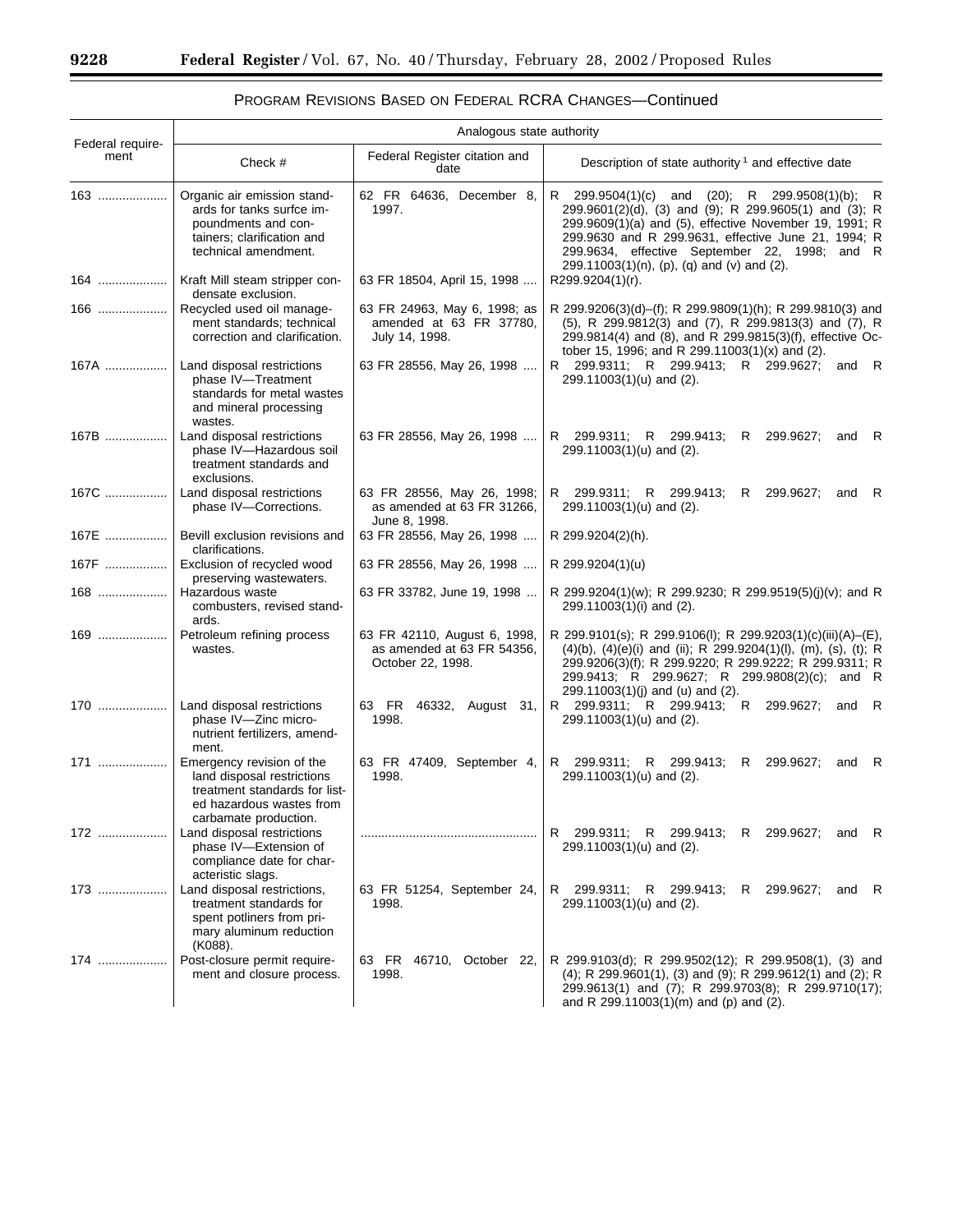|                          | Analogous state authority                                                                                       |                                                                                      |                                                                                                                                                                                                                                                                                                                                                                                                                                                                                                                                                                                                                                                                                                                                                                                                                                                                                                                               |
|--------------------------|-----------------------------------------------------------------------------------------------------------------|--------------------------------------------------------------------------------------|-------------------------------------------------------------------------------------------------------------------------------------------------------------------------------------------------------------------------------------------------------------------------------------------------------------------------------------------------------------------------------------------------------------------------------------------------------------------------------------------------------------------------------------------------------------------------------------------------------------------------------------------------------------------------------------------------------------------------------------------------------------------------------------------------------------------------------------------------------------------------------------------------------------------------------|
| Federal require-<br>ment | Check #                                                                                                         | Federal Register citation and<br>date                                                | Description of state authority <sup>1</sup> and effective date                                                                                                                                                                                                                                                                                                                                                                                                                                                                                                                                                                                                                                                                                                                                                                                                                                                                |
| 175                      | <b>Hazardous Remediation</b><br>Waste Management Re-<br>quirements (HWIR-media).                                | 63 FR 65874, November 30,<br>1998.                                                   | Michigan Combined Laws §§ 324.1101, 24.291 and 24.292,<br>as amended effective January 1, 1997. R 299.9102(q); R<br>299.9103(q); R 299.9105(q); R 299.9107(j);<br>– R<br>299.9107(i), (k) and (aa); R 299.9204(12); R 299.9311;<br>R 299.9413; R 299.9501; R 299.9502; R 299.9504(17)<br>and (20); R 299.9515, effective April 20, 1988; R<br>299.9516, effective October 15, 1996; R 299.9517, effec-<br>tive September 22, 1998; R 299.9519; R 299.9520, ef-<br>fective September 22, 1998; R 299.9524; R 299.9601(1)<br>and (2)(k), (l) and (n); R 299.9605(1), (3) and (4); R<br>299.9606(1) and (2); R 299.9607(1), (3) and (4); R<br>299.9609(1)(a) and (5), effective November 19, 1991; R<br>299.9613(1), (3) and (7); R 299.9627; R 299.9629(1) and<br>$(11)$ ; R 299.9635 $(1)$ , $(8)$ and $(9)$ ; R 299.9636 $(1)$ , R<br>299.9638(1), (3), (4) and (8); and R 299.11003(1)(n), (p),<br>(u) and $(v)$ and $(2)$ . |
| 176                      | Universal waste rule-tech-<br>nical amendments.                                                                 | 63 FR 71225, December 24,<br>1998.                                                   | R 299.9109(j); and R 299.9804.                                                                                                                                                                                                                                                                                                                                                                                                                                                                                                                                                                                                                                                                                                                                                                                                                                                                                                |
| 177                      | Organic air emission stand-<br>ards: clarification technical<br>amendments.                                     | 64 FR<br>3382, January 21,<br>1999.                                                  | R 299.9306(1)(a)(i) and (ii); R 299.9601(3) and (9); R<br>299.9630, effective June 21, 1994; R 299.9634, effective<br>September 22, 1998; and R 299.11003(1)(m) and (p)<br>and $(2)$ .                                                                                                                                                                                                                                                                                                                                                                                                                                                                                                                                                                                                                                                                                                                                        |
| 178                      | Petroleum refining process<br>wastes-leachate exemp-<br>tion.                                                   | 64 FR 6806, February 11,<br>1999.                                                    | R 299.9204(2)(0)(i)-(v).                                                                                                                                                                                                                                                                                                                                                                                                                                                                                                                                                                                                                                                                                                                                                                                                                                                                                                      |
| 179                      | Land disposal restrictions<br>phase IV-technical cor-<br>rections and clarifications<br>to treatment standards. | 64 FR 25408, May 11, 1999                                                            | R 299.9202(1)(b)(iii) and (3); R 299.9204(1)(v), (1)(v)(v),<br>(2)(h)(iii) and (2)(h)(iii)(A); R 299.9306(4)(e); R 299.9311;<br>R 299.9413; R 299.9627; and R 299.11003(1)(u) and<br>(2).                                                                                                                                                                                                                                                                                                                                                                                                                                                                                                                                                                                                                                                                                                                                     |
| 180                      | Test procedures for the anal-<br>ysis of oil and grease and<br>non-polar material.                              | 64 FR 26315, May 14, 1999                                                            | R 299.11005(1), (2) and (6).                                                                                                                                                                                                                                                                                                                                                                                                                                                                                                                                                                                                                                                                                                                                                                                                                                                                                                  |
| 181                      | Universal waste rule                                                                                            | 64 FR 36466, July 6, 1999                                                            | R 299.9103(a); R 299.9109(g), (i) and (i); R 299.9228; R<br>299.9229(2)(e)(i), effective October 15, 1996; R<br>299.9311; R 299.9413; R 299.9503(1)(j); R 299.9601(6);<br>R 299.9627; and R 299.11003(1)(u) and (2).                                                                                                                                                                                                                                                                                                                                                                                                                                                                                                                                                                                                                                                                                                          |
| 182                      | Hazardous air pollutant<br>standards for combusters.                                                            | 64 FR 52828, September 30,<br>1999, as amended at 64 FR<br>63209, November 19, 1999. | R 299.9102(v); R 299.9108(c); R 299.9230(1)(a)(iii) and<br>(3); R 299.9504(4), (15) and (20); R 299.9508(1)(b); R<br>299.9515(5)(a)(viii) and (j)(v), effective April 20, 1988; R<br>299.9601(1), (2), (3), (7) and (9); R 299.9623(2); R<br>299.9626(7); R 299.9628(1) and (4); R 299.9808; and R<br>299.11003(1)(i), (m), (p), (r), (t) and (v) and (2).                                                                                                                                                                                                                                                                                                                                                                                                                                                                                                                                                                    |
| 183                      | Land disposal restrictions<br>phase IV-technical cor-<br>rections.                                              | 64 FR 56469, October 20,<br>1999.                                                    | R 299.9222; R 299.9306(1)(d); R 299.9311; R 299.9413; R<br>299.9627; and R 299.11003(1)(u) and (2).                                                                                                                                                                                                                                                                                                                                                                                                                                                                                                                                                                                                                                                                                                                                                                                                                           |

# PROGRAM REVISIONS BASED ON FEDERAL RCRA CHANGES—Continued

1The Michigan provisions are from the Michigan Administrative Code, effective September 11, 2000, unless otherwise stated.

STATE-INITIATED MODIFICATIONS

| State citation and action                                                                        | Effective date | Federal analog                                         |
|--------------------------------------------------------------------------------------------------|----------------|--------------------------------------------------------|
| R 299.9101(c) (definition of "Act 138" added)<br>and $(c)$ – $(i)$ renumbered as $(d)$ – $(i)$ . |                | 40 CFR 260.10 (no federal analog to R<br>299.9101(c)). |
| R 299.9204(1)(n) (more stringent State provi-<br>sion removed).                                  |                | None.                                                  |
| R 299.9206(5) (more stringent State provision<br>removed).                                       |                | None.                                                  |
| R 299.9209(2)(a) (broader in scope State provi-<br>sion removed).                                |                | None.                                                  |
| R 299.9212(4) and $(6)(a)$ (more stringent State<br>provision amended).                          |                | None.                                                  |
| R 299.9218 (more stringent State provision re-<br>scinded).                                      |                | None.                                                  |
|                                                                                                  |                | 40 CFR 261.31(a).                                      |
| R 299.9226 (broader in scope State provi-<br>sion-rule title amended).                           |                | None.                                                  |
|                                                                                                  |                | 40 CFR 273.14(e).                                      |
| R 299.9228(4)(d) and $(5)(e)$ (added)                                                            |                |                                                        |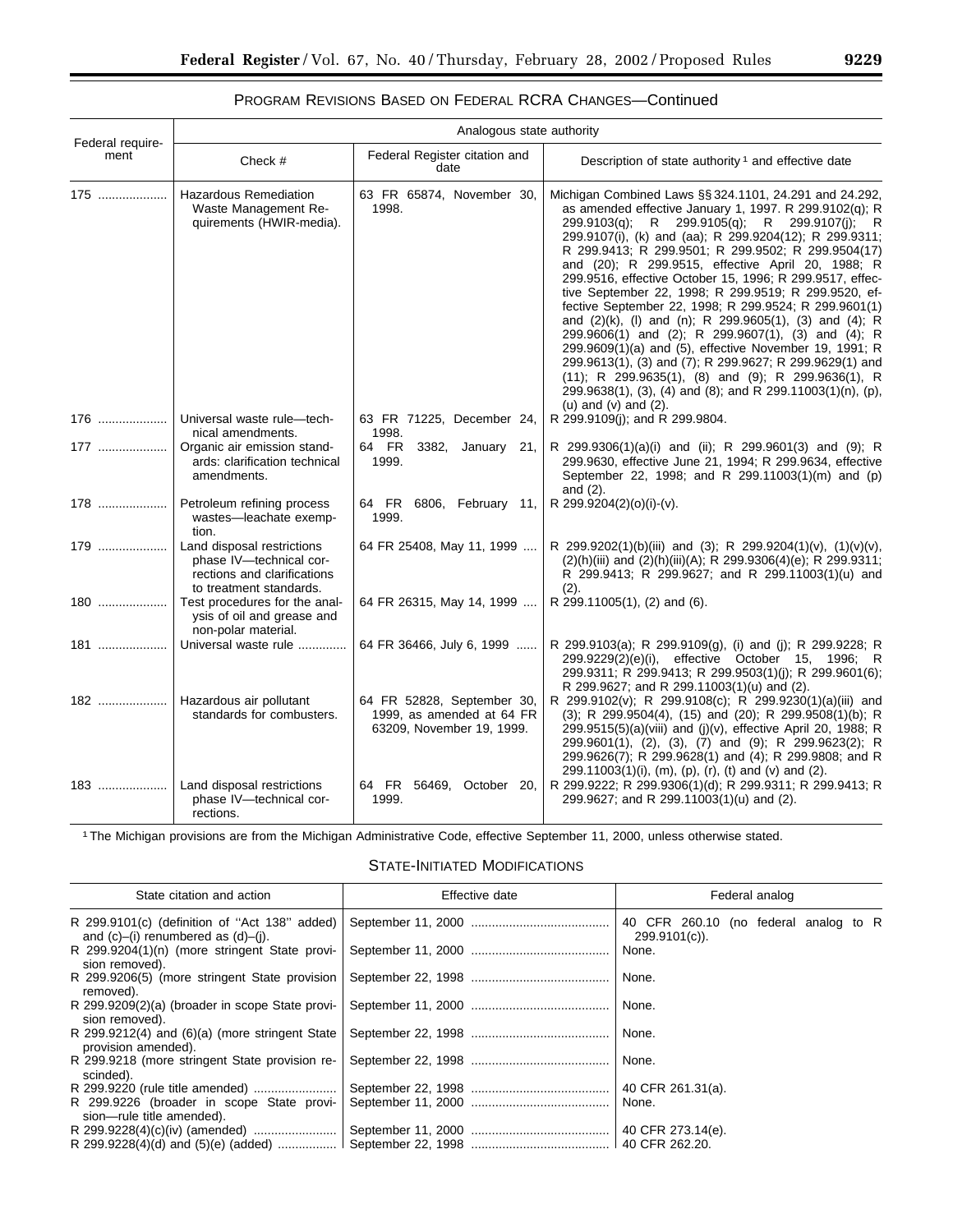| State citation and action                                                                                                                          | Effective date                        | Federal analog                                                                                                                                                                               |
|----------------------------------------------------------------------------------------------------------------------------------------------------|---------------------------------------|----------------------------------------------------------------------------------------------------------------------------------------------------------------------------------------------|
| R 299.9304(1)(c) and (d) (amended), (4)(f), and                                                                                                    |                                       | 40 CFR 262.20.                                                                                                                                                                               |
| $(7)$ (added).                                                                                                                                     | September 22, 1998, and September 11, | 40 CFR 262.34(b).<br>40 CFR 262.41(a).                                                                                                                                                       |
| R 299.9401(1), (5), and (6) (removed)<br>R 299.9403(1) (more stringent State provision                                                             | 2000.                                 | 40 CFR 263.10.<br>None.                                                                                                                                                                      |
| amended) and (2)-(7) (more stringent State<br>provision removed).<br>R 299.9405(3)(b) and (b)(iv) (broader in scope                                |                                       | 40 CFR 263.12.<br>None.                                                                                                                                                                      |
| State provisions amended).<br>R $299.9406(1)$ , $(2)$ – $(4)$ , and $(7)$ (more stringent                                                          |                                       | None.                                                                                                                                                                                        |
| State provisions amended).<br>R 299.9407(1)-(3) (more stringent State provi-<br>sions amended).                                                    |                                       | None.                                                                                                                                                                                        |
| R 299.9408(1) (more stringent State provisions<br>amended) and (2) (more stringent State pro-<br>visions removed).                                 |                                       | None.                                                                                                                                                                                        |
|                                                                                                                                                    |                                       | 40 CFR 263.21.<br>40 CFR 263.30(b).                                                                                                                                                          |
| R 299.9411 (more stringent State provisions re-<br>scinded).<br>R 299.9412 (more stringent State provisions re-                                    |                                       | None.<br>None.                                                                                                                                                                               |
| scinded).<br>R 299.9503(4)(c) (more stringent State provi-<br>sions amended).                                                                      |                                       | None.                                                                                                                                                                                        |
| R 299.9505(1)(a)(ii), (b)(v) and (vi), (d)(iii),                                                                                                   |                                       | 40 CFR 270.13 and 270.14(b) and (d).<br>40 CFR 270.17(b), 270.18(b), and 270.21(b).                                                                                                          |
| (e)(i), (v) and (vi), and (f) (amended).<br>R $299.9506(2)(a)(v)$ and (b) (more stringent<br>State provisions amended).                            |                                       | None.                                                                                                                                                                                        |
| R 299.9525 (more stringent State provisions<br>added).                                                                                             |                                       | 40 CFR 124.8.<br>None.                                                                                                                                                                       |
| R<br>299.9601(3)(b)<br>(amended)<br>R<br>and                                                                                                       |                                       | 40 CFR 270.70.                                                                                                                                                                               |
| 299.9701(2) (removed).<br>R 299.9608(5) (more stringent State provisions<br>added).                                                                |                                       | None.                                                                                                                                                                                        |
| R 299.9610(1) and $(1)(a)$ –(i) (amended)<br>R 299.9612(1)(b) (more stringent State provi-<br>sions amended).                                      |                                       | 40 CFR 264.75(a)-(j).<br>None.                                                                                                                                                               |
| R 299.9613(6) (more stringent State provisions<br>added).                                                                                          |                                       | 40 CFR Part 264 Subpart G.                                                                                                                                                                   |
| R 299.9619(4), $(4)(a)$ , and $(6)(a)$ , $(a)(ii)$ and<br>(iv), and (b) (more stringent State provisions<br>amended).                              |                                       | None.                                                                                                                                                                                        |
| and (5) (added).                                                                                                                                   |                                       | 40 CFR 264.221, 264.251, and 264.301.                                                                                                                                                        |
| R 299.9621(1)(a)(i); $(1)(c)(iv)$ , $(v)$ , and $(vii)$ ;<br>$(1)(d)(i)(D)$ and $(3)$ (more stringent State pro-<br>visions amended).              |                                       | None.                                                                                                                                                                                        |
| R 299.9626(2)(a), (b), and (d) (amended)                                                                                                           |                                       | 40 CFR 270.62(b)(2) and (d).<br>40 CFR 264.100(d).                                                                                                                                           |
| R 299.9706(2) (removed) and (3) (amended)                                                                                                          |                                       | 40 CFR 264.148(b).<br>40 CFR<br>264.143(d)(4)<br>(6)<br>and<br>and                                                                                                                           |
| R 299.9708(3), $(3)(a)$ –(c), and $(9)(a)$ (amend-<br>ed).                                                                                         |                                       | $264.145(d)(4)$ and (6).<br>40 CFR 264.143(e)(1) and (8).                                                                                                                                    |
| R 299.9709(1)(a)(ii) and (iv), (1)(b)(i), (ii), and<br>(iv), $(2)$ and $(3)(c)$ (amended); $(3)(c)(i)$ and<br>(ii) (removed), and (10)(d) (added). |                                       | 40<br>CFR.<br>264.143(f)(1)(i)(B)<br>and<br>(D),<br>$(f)(1)(ii)(A), (B), and (D), (f)(3)(iii);$<br>and<br>264.145(f)(1)(i)(B) and (D), $(f)(1)(ii)(A)$ , (B),<br>and $(D)$ , $(f)(3)(iii)$ . |
| R 299.9709(9)(a) and (b) (amended)                                                                                                                 |                                       | 40<br>CFR 264.143(f)(9)(i)<br>and<br>(ii)<br>and<br>264.145(f)(10)(i) and (ii).                                                                                                              |
| R 299.9710(8)(a)(i)-(iv) (amended)<br>R 299.9711 (more stringent State provisions<br>amended).                                                     |                                       | 40 CFR 264.147(a)(2) and (b)(2).<br>None.                                                                                                                                                    |
| R 299.9803(2)(b) (more stringent State provi-<br>sions amended).                                                                                   |                                       | None.                                                                                                                                                                                        |
|                                                                                                                                                    |                                       | 40 CFR 260.11(a)(1)–(9) and (11)–(16).<br>40 CFR 260.11(a)(10).                                                                                                                              |

# STATE-INITIATED MODIFICATIONS—Continued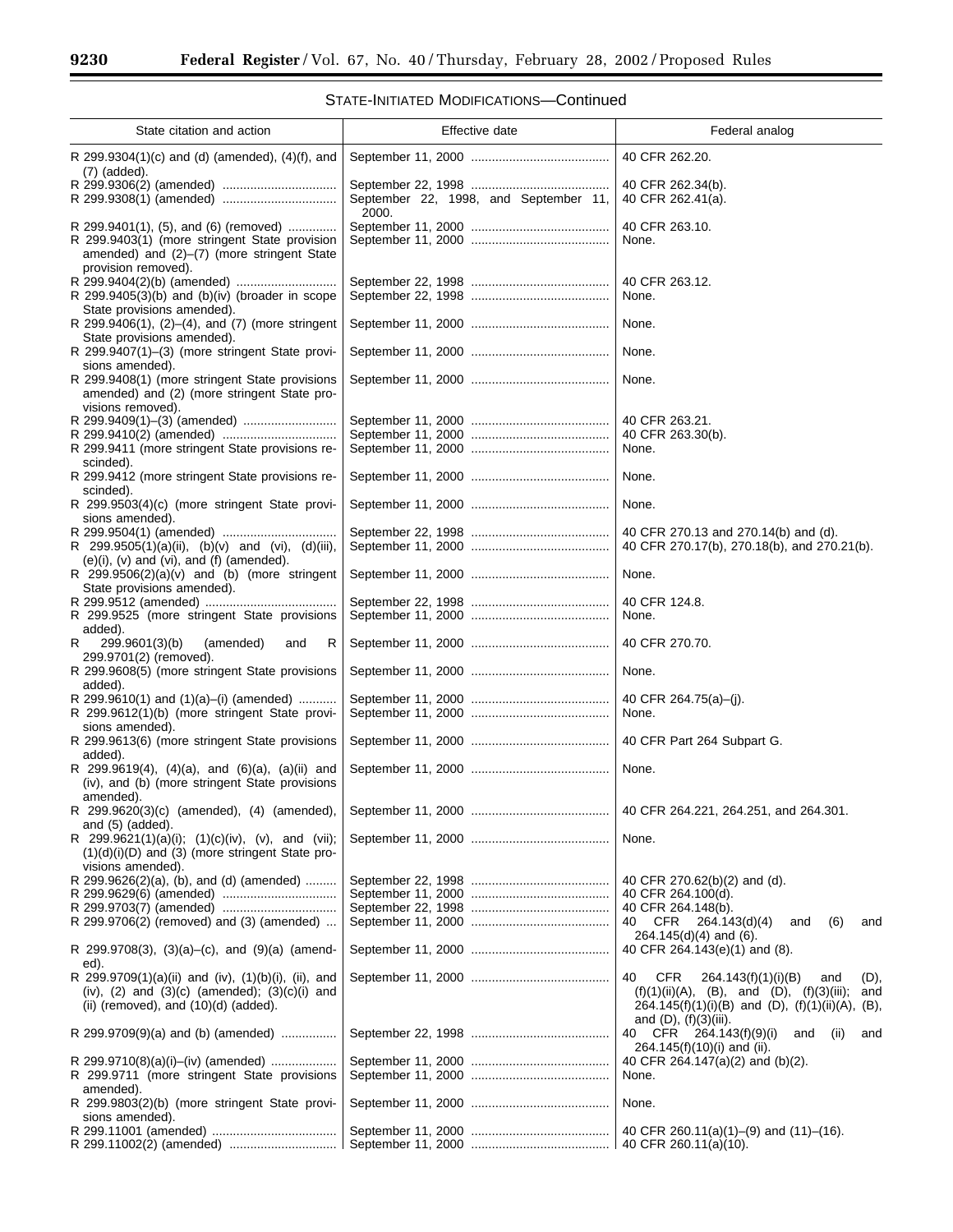#### STATE-INITIATED MODIFICATIONS—Continued

| State citation and action | Effective date     | Federal analog     |
|---------------------------|--------------------|--------------------|
| R 299.11005(2) (amended)  | September 11. 2000 | 40 CFR 260.11(11). |

### **G. Where Are the Revised State Rules Different From the Federal Rules?**

The following table lists the program revisions (which are based on federal

RCRA program changes) for which the State is seeking authorization which are more stringent than similar federal requirements:

| State citation                                                     | Federal citation                                                                                                           | Topic                                                     |
|--------------------------------------------------------------------|----------------------------------------------------------------------------------------------------------------------------|-----------------------------------------------------------|
|                                                                    |                                                                                                                            | Generator satellite accumulation.                         |
|                                                                    |                                                                                                                            | Transfer facility requirements.                           |
|                                                                    |                                                                                                                            | Consolidation and commingling of hazardous<br>waste.      |
| R 299.9403, R 299.9406, R 299.9407, R<br>299.9408, and R 299.9410. |                                                                                                                            | Transporter permitting and registration.                  |
| R 299.9505(1)(d)(iii), (e)(1)(v) and (vi), and (f)                 | 40 CFR 270.17(b), 270.18(c), and 270.21(b)                                                                                 | Information to be included in an engineering<br>report.   |
|                                                                    |                                                                                                                            | Deed notices.                                             |
|                                                                    |                                                                                                                            | Final cover specifications.                               |
|                                                                    |                                                                                                                            | Soil erosion limits for final cover.                      |
|                                                                    |                                                                                                                            | Liner thickness and<br>subgrade<br>slope<br>verification. |
|                                                                    |                                                                                                                            | Minimum flexible membrane liner thickness.                |
|                                                                    | CFR 264.143(e)(1), 264.145(e)(1),<br>40<br>$265.143(d)(1)$ , and $265.145(d)(1)$ .                                         | Captive insurers.                                         |
| R 299.9709(1)(a)(ii) and (iv) and (b)(ii) and (2)                  | 40 CFR 264.143(f)(1) and (2), 264.145(f)(1)<br>$(2)$ , 265.143 $(e)(1)$ and $(2)$ , and<br>and<br>$265.145(e)(1)$ and (2). | Obligations covered by a financial test.                  |

These requirements are part of Michigan's authorized program and are federally enforceable.

## **H. Who Handles Permits After the Authorization Takes Effect?**

Michigan will issue permits for all the provisions for which it is authorized and will administer the permits it issues. All permits issued by EPA prior to EPA authorizing Michigan for these revisions will continue in force until the effective date of the State's issuance or denial of a State RCRA permit, or the permit otherwise expires or is revoked. Michigan will administer any RCRA hazardous waste permits or portions of permits which EPA issued prior to the effective date of this authorization until such time as Michigan has issued a corresponding State permit. EPA will not issue any more new permits or new portions of permits for provisions for which Michigan is authorized after the effective date of this authorization. EPA will retain responsibility to issue permits needed for HSWA requirements for which Michigan is not yet authorized.

## **I. What Is Codification and Is EPA Codifying Michigan's Hazardous Waste Program as Authorized in This Rule?**

Codification is the process of placing the State's statutes and regulations that comprise the State's authorized hazardous waste program into the Code of Federal Regulations. We do this by referencing the authorized State rules in 40 CFR part 272. We reserve the amendment of 40 CFR part 272, subpart P for this authorization of Michigan's program changes until a later date.

### **J. How Would Authorizing Michigan for These Revisions Affect Indian Country (18 U.S.C. 115) in Michigan?**

Michigan is not authorized to carry out its hazardous waste program in Indian country within the State, as defined in 18 U.S.C. 1151. This includes:

1. All lands within the exterior boundaries of Indian reservations within or abutting the State of Michigan;

2. Any land held in trust by the U.S. for an Indian tribe; and

3. Any other land, whether on or off an Indian reservation that qualifies as Indian country.

Therefore, this action has no effect on Indian country. EPA will continue to implement and administer the RCRA program in Indian country. It is EPA's long-standing position that the term ''Indian lands'' used in past Michigan hazardous waste approvals is synonymous with the term ''Indian country.'' *Washington Department of Ecology* v. *EPA,* 752 F.2d 1465, 1467,

n.1 (9th Cir. 1985). *See* 40 CFR 144.3 and 258.2.

### **K. Administrative Requirements**

The Office of Management and Budget has exempted this action from the requirements of Executive Order 12866 (58 FR 51735, October 4, 1993), and therefore this action is not subject to review by OMB. This action authorizes State requirements for the purpose of RCRA 3006 and imposes no additional requirements beyond those imposed by State law. Accordingly, I certify that this action will not have a significant economic impact on a substantial number of small entities under the Regulatory Flexibility Act (5 U.S.C. 601 *et seq.*). Because this action authorizes pre-existing requirements under State law and does not impose any additional enforceable duty beyond that required by State law, it does not contain any unfunded mandate or significantly or uniquely affect small governments, as described in the Unfunded Mandates Reform Act of 1995 (Pub. L. 104–4). For the same reason, this action also does not significantly or uniquely affect the communities of Tribal governments, as specified by Executive Order 13175 (65 FR 67249, November 9, 2000). This action will not have substantial direct effects on the states, on the relationship between the national government and